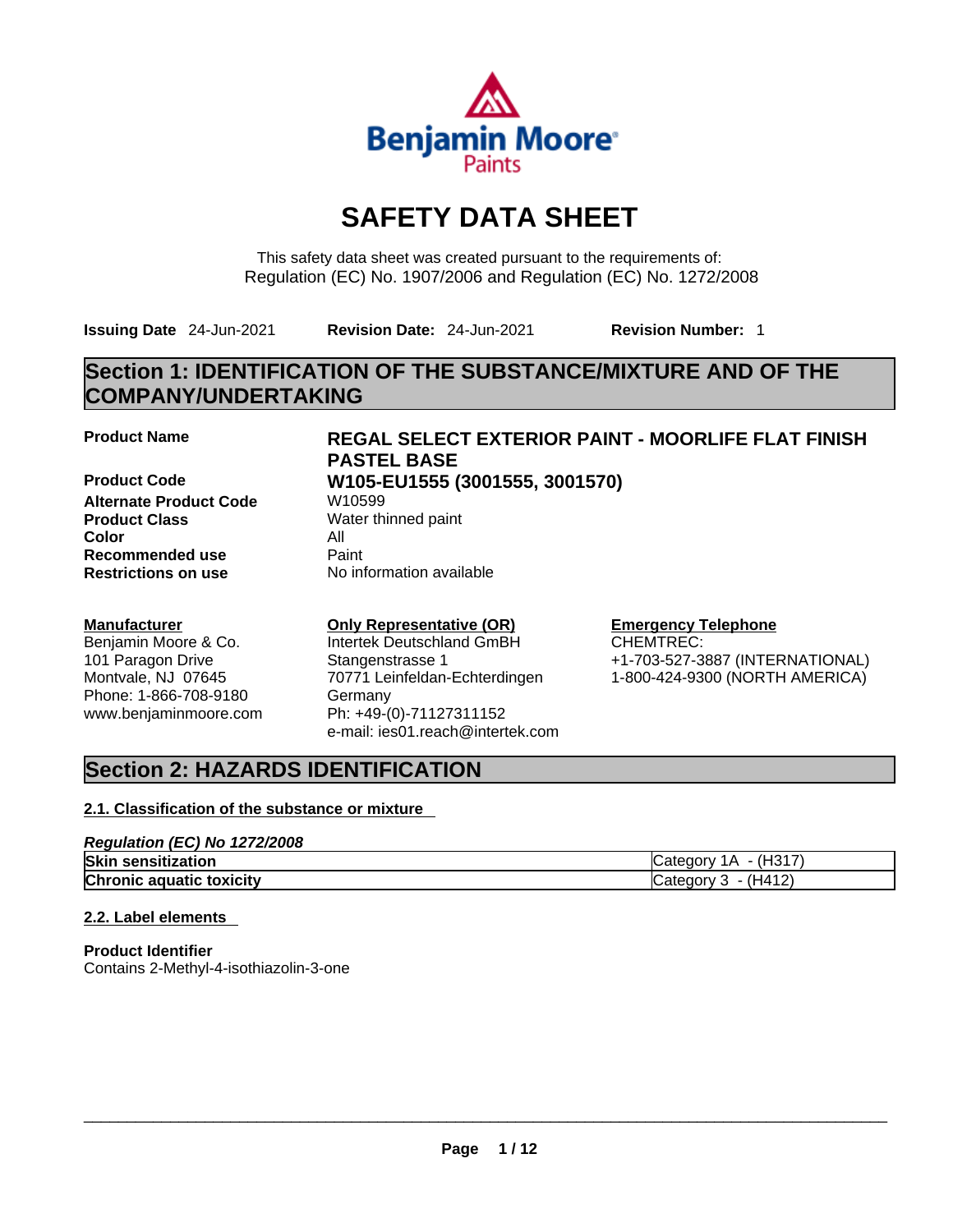

**Signal word** Warning

## **Hazard statements**

H317 - May cause an allergic skin reaction H412 - Harmful to aquatic life with long lasting effects

EUH208 - Contains (1,2-Benzisothiazolin-3-one, Cobalt bis(2-ethylhexanoate), 5-Chloro-2-methyl-3(2H)-isothiazolone mixture with 2-methyl-3(2H)-isothiazolone (3:1) ). May produce an allergic reaction

### **Precautionary Statements - EU (§28, 1272/2008)**

P101 - If medical advice is needed, have product container or label at hand

P102 - Keep out of reach of children

P261 - Avoid breathing dust/fume/gas/mist/vapors/spray

P273 - Avoid release to the environment

P280 - Wear protective gloves

P321 - Specific treatment (see supplemental first aid instructions on this label)

P501 - Dispose of contents/ container to an approved waste disposal plant

### **2.3. Other hazards**

**Other hazards Harmful to aquatic life** 

**General Hazards No information available** 

# **Section 3: COMPOSITION/INFORMATION ON INGREDIENTS**

### **3.1 Substances**

Not applicable

#### **3.2 Mixtures**

| <b>Chemical name</b>      | <b>EINECS/ELINCS No.</b> | <b>CAS No.</b> | Weight-%        | <b>REACH registration</b><br><b>Classification</b><br>according to                                           |                            |
|---------------------------|--------------------------|----------------|-----------------|--------------------------------------------------------------------------------------------------------------|----------------------------|
|                           |                          |                |                 | <b>Regulation (EC) No.</b><br>1272/2008 [CLP]                                                                | number                     |
| Titanium dioxide          | 236-675-5                | 13463-67-7     | $>=15 - 20$     | Not available                                                                                                | 101-2119489379-17-01<br>68 |
| Diatomaceous earth        |                          | 61790-53-2     | $>=1 - 5$       | Not available                                                                                                | Not available              |
| Kaolin                    | 310-194-1                | 1332-58-7      | $>=1 - 5$       | Not available                                                                                                | Not available              |
| Zinc oxide                | 215-222-5                | 1314-13-2      | $>= 1 - 5$      | Aquatic Acute 1(H400)<br>Aquatic Chronic<br>1(H410)                                                          | Not available              |
| .2-Benzisothiazolin-3-one | 220-120-9                | 2634-33-5      | $>=0.01 - 0.05$ | Acute Tox 4 (H302)<br>Acute Tox 2 (H330)<br>Skin Irrit. 2 (H315)<br>Eye Dam. 1 (H318)<br>Skin Sens. 1 (H317) | Not available              |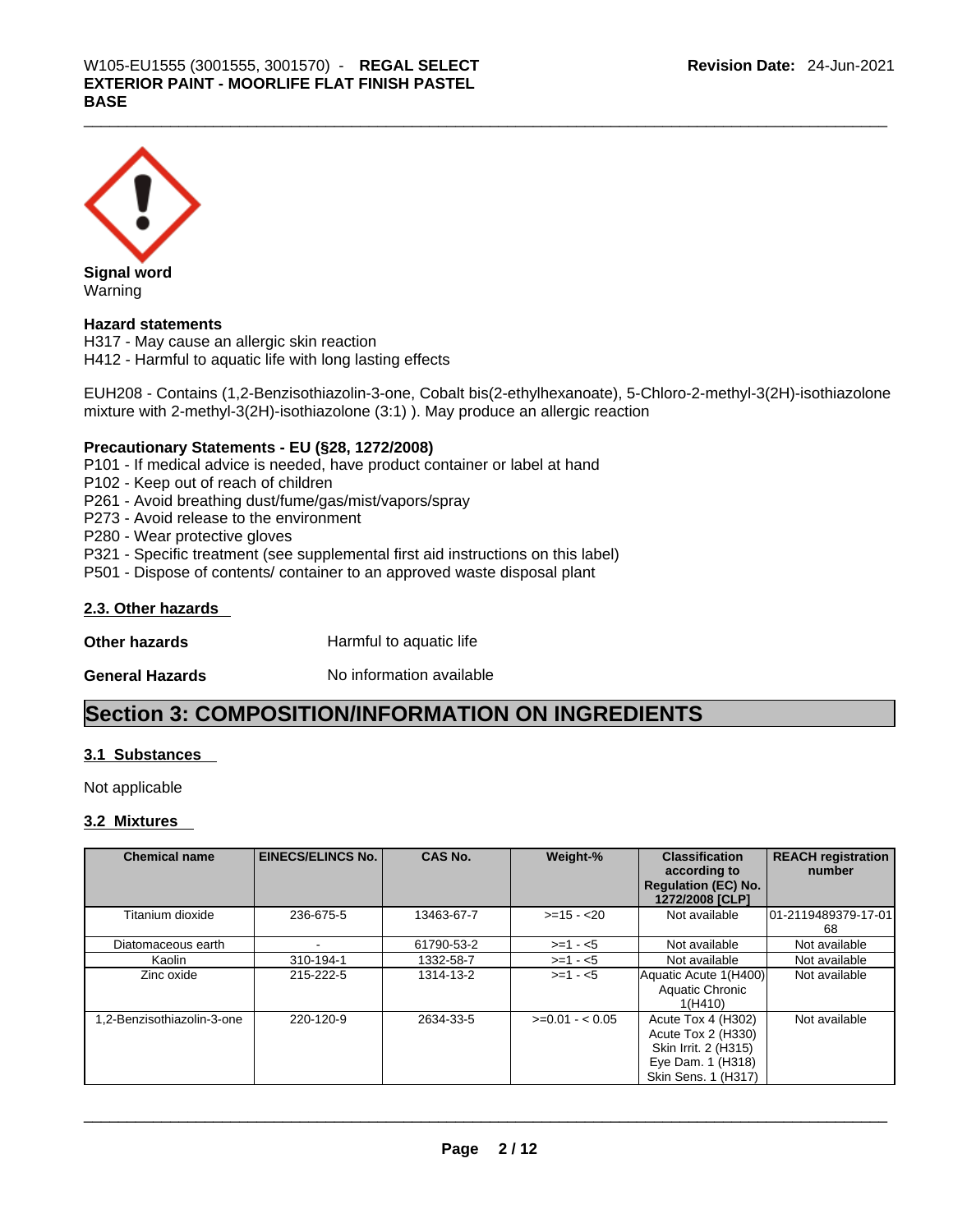# \_\_\_\_\_\_\_\_\_\_\_\_\_\_\_\_\_\_\_\_\_\_\_\_\_\_\_\_\_\_\_\_\_\_\_\_\_\_\_\_\_\_\_\_\_\_\_\_\_\_\_\_\_\_\_\_\_\_\_\_\_\_\_\_\_\_\_\_\_\_\_\_\_\_\_\_\_\_\_\_\_\_\_\_\_\_\_\_\_\_\_\_\_ W105-EU1555 (3001555, 3001570) - **REGAL SELECT EXTERIOR PAINT - MOORLIFE FLAT FINISH PASTEL BASE**

|                                                                                                 |           |            |                   | Aquatic Acute 1<br>(H400)<br>Aquatic Chronic 2<br>(H411)                                                                                                                                                                |               |
|-------------------------------------------------------------------------------------------------|-----------|------------|-------------------|-------------------------------------------------------------------------------------------------------------------------------------------------------------------------------------------------------------------------|---------------|
| Cobalt bis(2-ethylhexanoate)                                                                    | 205-250-6 | 136-52-7   | $>=0.01 - 0.05$   | Skin Sens. 1A (H317)<br>Eye Irrit. 2 (H319)<br>Repr. Tox. 1B (H360)<br>Aquatic Acute 1<br>(H400)<br>Aquatic Chronic 3<br>(H412)                                                                                         | Not available |
| 2-Methyl-4-isothiazolin-3-one                                                                   | 220-239-6 | 2682-20-4  | $>=0.001 - 0.005$ | Skin Corr. 1B (H314)<br>Eye Dam 1 (H318)<br>Skin Sens. 1 (H317)<br>Acute Tox. 3 (H301)<br>Acute Tox. 3 (H311)<br>Acute Tox. 2 (H330)<br>Acute Tox. 3 (H331)<br>Aquatic Acute 1<br>(H400)<br>Aquatic chronic 1<br>(H410) | Not available |
| 5-Chloro-2-methyl-3(2H)-isothi<br>azolone mixture with<br>2-methyl-3(2H)-isothiazolone<br>(3:1) |           | 55965-84-9 | $>=0.001 - 0.005$ | Acute Tox. 3 (H301)<br>Acute Tox. 2 (H310)<br>Acute Tox. 3 (H330)<br>Skin Corr. 1C (H314)<br>Eye Dam 1 (H318)<br>Skin Sens. 1 (H317)<br>Aquatic Acute 1<br>(H400)<br>Aquatic Chronic 1<br>(H410)                        | Not available |

*Full text of H- and EUH-phrases: see section 16* 

# **Section 4: FIRST AID MEASURES**

### **4.1. Description of first aid measures**

### **Description of first aid measures**

| <b>General Advice</b> | No hazards which require special first aid measures.                                                     |
|-----------------------|----------------------------------------------------------------------------------------------------------|
| <b>Eye Contact</b>    | Rinse thoroughly with plenty of water for at least 15<br>minutes and consult a physician.                |
| <b>Skin Contact</b>   | Wash off immediately with soap and plenty of water while<br>removing all contaminated clothes and shoes. |
| <b>Inhalation</b>     | Move to fresh air. If symptoms persist, call a physician.                                                |
| Ingestion             | Clean mouth with water and afterwards drink plenty of<br>water. Consult a physician if necessary.        |

## **4.2. Most important symptoms and effects, both acute and delayed**

**Most Important Symptoms/Effects** May cause allergic skin reaction. \_\_\_\_\_\_\_\_\_\_\_\_\_\_\_\_\_\_\_\_\_\_\_\_\_\_\_\_\_\_\_\_\_\_\_\_\_\_\_\_\_\_\_\_\_\_\_\_\_\_\_\_\_\_\_\_\_\_\_\_\_\_\_\_\_\_\_\_\_\_\_\_\_\_\_\_\_\_\_\_\_\_\_\_\_\_\_\_\_\_\_\_\_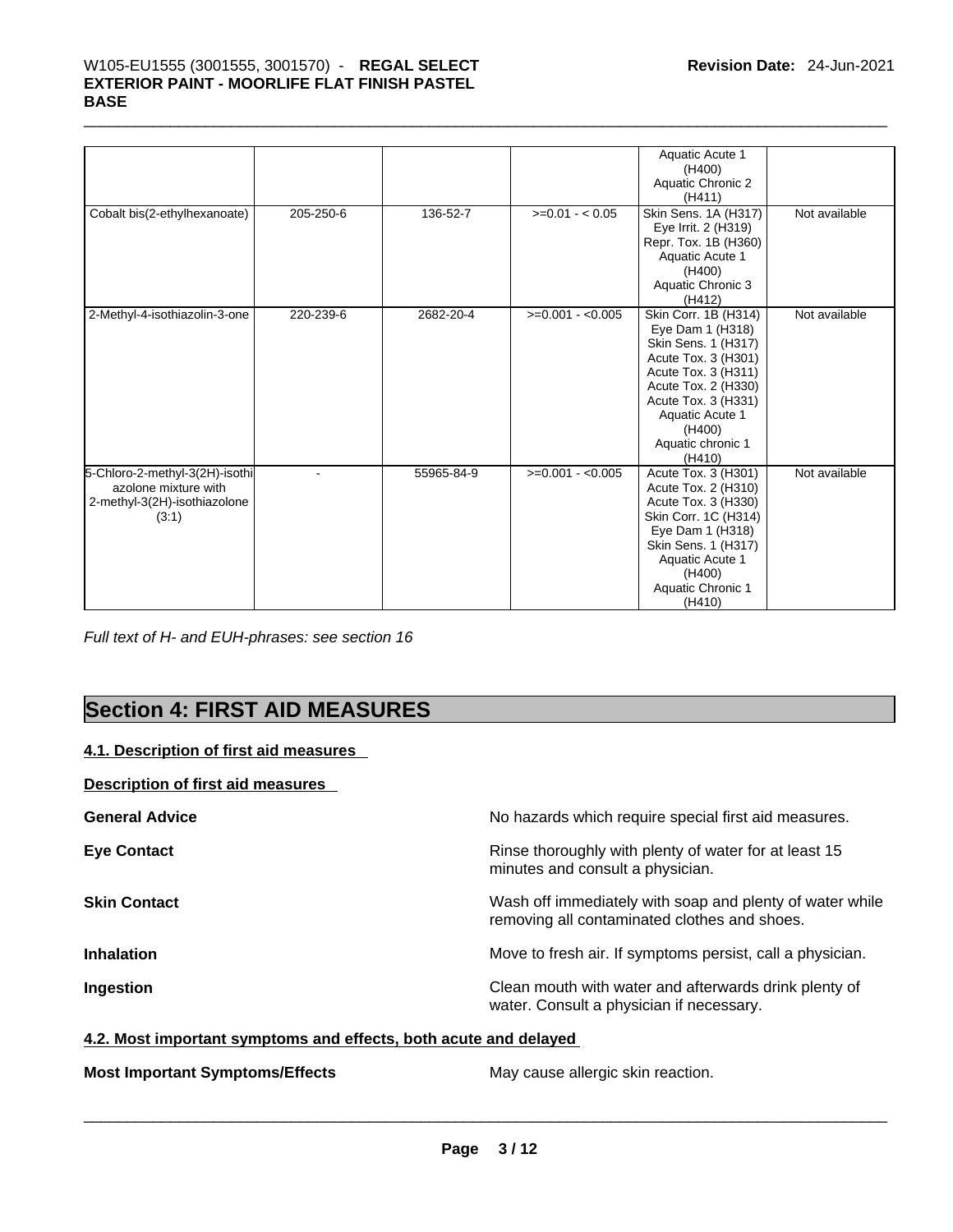|        | 4.3. Indication of any immediate medical attention and special treatment |  |
|--------|--------------------------------------------------------------------------|--|
| needed |                                                                          |  |

**Notes To Physician Treat symptomatically.** 

# **Section 5: FIRE FIGHTING MEASURES**

| 5.1. Extinguishing media                                   |                                                                                                            |
|------------------------------------------------------------|------------------------------------------------------------------------------------------------------------|
| <b>Suitable Extinguishing Media</b>                        | Use extinguishing measures that are appropriate to local<br>circumstances and the surrounding environment. |
| <b>Unsuitable Extinguishing Media</b>                      | No information available.                                                                                  |
| 5.2. Special hazards arising from the substance or mixture |                                                                                                            |
| <b>Specific Hazards Arising From The Chemical</b>          | Closed containers may rupture if exposed to fire or<br>extreme heat.                                       |
| Sensitivity to static discharge                            | No                                                                                                         |
| Sensitivity to mechanical impact                           | No.                                                                                                        |
| 5.3. Advice for firefighters                               |                                                                                                            |
| Protective equipment and precautions for firefighters      | Wear self-contained breathing apparatus and protective<br>suit.                                            |

# **Section 6: ACCIDENTAL RELEASE MEASURES**

## **6.1. Personal precautions, protective equipment and emergency procedures**

| <b>Personal Precautions</b>                               | Avoid contact with skin, eyes and clothing. Ensure<br>adequate ventilation.            |
|-----------------------------------------------------------|----------------------------------------------------------------------------------------|
| <b>Other Information</b>                                  | Observe all relevant local and international regulations.                              |
| 6.2. Environmental precautions                            |                                                                                        |
| <b>Environmental precautions</b>                          | Prevent spreading of vapors through sewers, ventilation<br>systems and confined areas. |
| 6.3. Methods and material for containment and cleaning up |                                                                                        |
| <b>Methods for Containment</b>                            | Absorb with inert material and place in suitable container<br>for disposal.            |
| <b>Methods for Cleaning Up</b>                            | Clean contaminated surface thoroughly.                                                 |
| 6.4. Reference to other sections                          |                                                                                        |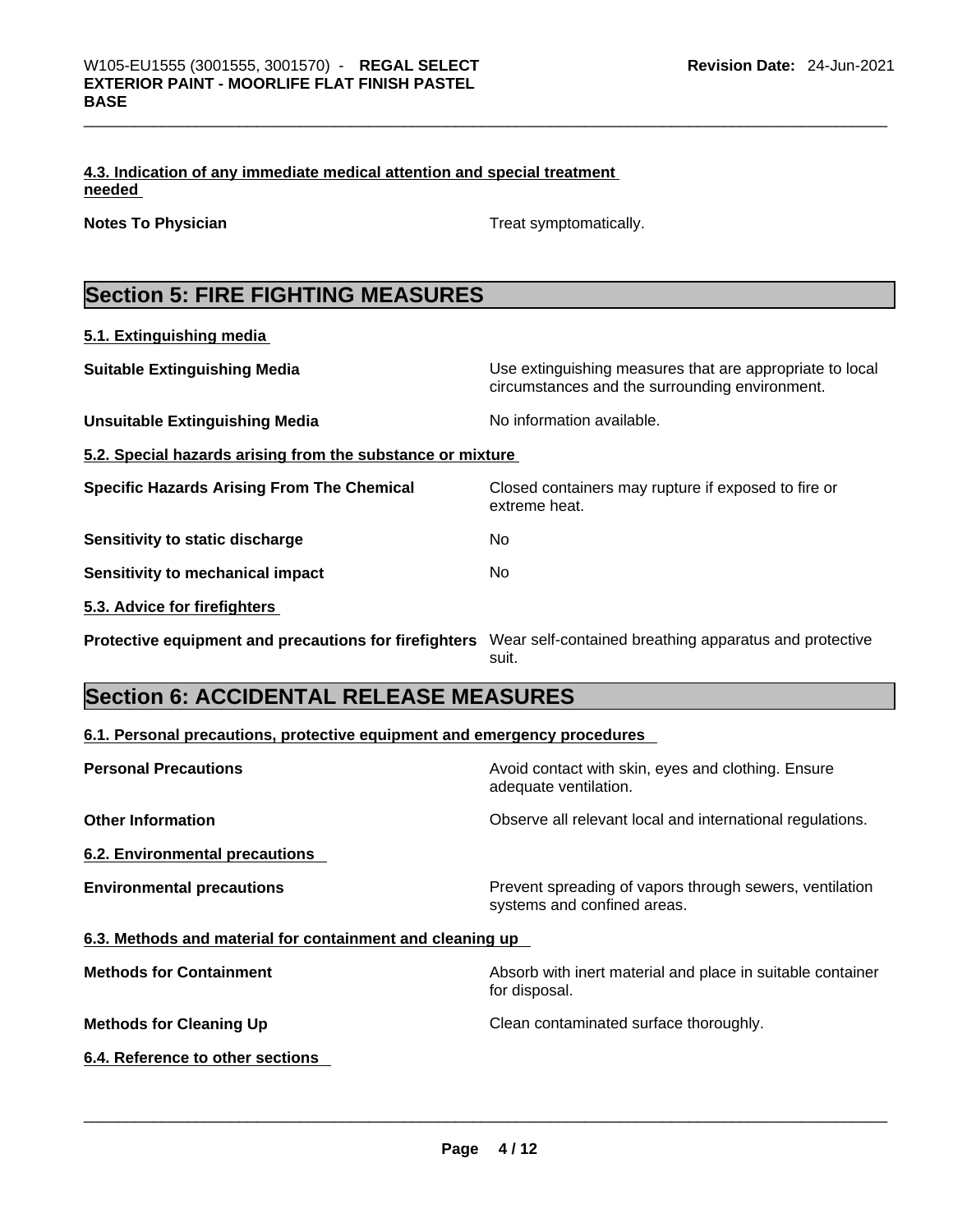**Other information** See Section 12 for additional information.

# **Section 7: HANDLING AND STORAGE**

**7.1. Precautions for safe handling** 

**Handling Handling Avoid contact with skin, eyes and clothing. Avoid breathing** vapors, spray mists or sanding dust. In case of insufficient ventilation, wear suitable respiratory equipment.

**Hygiene Measures** Wash thoroughly after handling.

### **7.2. Conditions for safe storage, including any incompatibilities**

**Storage Keep container tightly closed. Keep out of the reach of the reach of the reach of the reach of the reach of the reach of the reach of the reach of the reach of the reach of the reach of the reach of the reach of** children.

**7.3. Specific end use(s)** 

**Specific Uses <b>Specific Uses Architectural coating. Apply as directed. Refer to product Specific Uses** label / literature for specific instructions.

**Risk Management Methods (RMM)** Not Applicable.

# **Section 8: EXPOSURE CONTROLS/PERSONAL PROTECTION**

### **8.1. Control parameters**

| <b>Chemical name</b>             | <b>European Union</b>   | <b>Belgium</b>                                                                    | <b>Bulgaria</b>                                                                                              |         | <b>Cyprus</b>             | <b>France</b>                                       | <b>Ireland</b>                                                                                                  |
|----------------------------------|-------------------------|-----------------------------------------------------------------------------------|--------------------------------------------------------------------------------------------------------------|---------|---------------------------|-----------------------------------------------------|-----------------------------------------------------------------------------------------------------------------|
| Titanium dioxide<br>13463-67-7   |                         | TWA: $10 \text{ mg/m}^3$                                                          | TWA: 10.0 mg/m <sup>3</sup><br>TWA: $1.0 \text{ mg/m}^3$                                                     |         |                           | TWA: $10 \text{ mg/m}^3$                            | TWA: $10 \text{ mg/m}^3$<br>TWA: $4 \text{ mg/m}^3$                                                             |
|                                  |                         |                                                                                   |                                                                                                              |         |                           |                                                     | STEL: 30 mg/m <sup>3</sup><br>STEL: 12 mg/m <sup>3</sup>                                                        |
| Diatomaceous earth<br>61790-53-2 |                         | TWA: $3 \text{ mg/m}^3$<br>TWA: 10 mg/m <sup>3</sup>                              | TWA: $1.0$ mg/m <sup>3</sup>                                                                                 |         | ۰                         | ۰                                                   |                                                                                                                 |
| Kaolin<br>1332-58-7              |                         | TWA: $2 \text{ mq/m}^3$                                                           | TWA: $3.0 \text{ mg/m}^3$<br>TWA: 6.0 mg/m <sup>3</sup>                                                      |         |                           | TWA: $10 \text{ mg/m}^3$                            | TWA: $2 \text{ mg/m}^3$                                                                                         |
| Zinc oxide<br>1314-13-2          |                         | STEL: 10 mg/m <sup>3</sup><br>TWA: $10 \text{ mg/m}^3$<br>TWA: $5 \text{ mg/m}^3$ | TWA: $5.0$ mg/m <sup>3</sup><br>STEL: 10.0 mg/m <sup>3</sup>                                                 |         | ٠                         | TWA: $5 \text{ mg/m}^3$<br>TWA: $10 \text{ mg/m}^3$ | TWA: $2 \text{ mg/m}^3$<br>STEL: $10 \text{ mg/m}^3$                                                            |
| <b>Chemical name</b>             | Germany                 | Greece                                                                            | <b>Hungary</b>                                                                                               |         | Iceland                   | <b>Italy</b>                                        | Latvia                                                                                                          |
| Titanium dioxide<br>13463-67-7   |                         | TWA: $10 \text{ mg/m}^3$<br>TWA: $5 \text{ mg/m}^3$                               |                                                                                                              |         | 6 mg/m $3$ TWA            |                                                     | TWA: $10 \text{ mg/m}^3$                                                                                        |
| Diatomaceous earth<br>61790-53-2 | TWA: $4 \text{ mg/m}^3$ |                                                                                   | $\blacksquare$                                                                                               |         | ۰                         |                                                     |                                                                                                                 |
| Kaolin<br>1332-58-7              |                         |                                                                                   |                                                                                                              |         | 2.0 mg/m <sup>3</sup> TWA |                                                     |                                                                                                                 |
| Zinc oxide<br>1314-13-2          |                         | TWA: $5 \text{ mg/m}^3$<br>STEL: $10 \text{ mg/m}^3$                              | STEL: 20 mg/m <sup>3</sup><br>TWA: $5 \text{ mg/m}^3$                                                        |         | 4 mg/m <sup>3</sup> TWA   |                                                     | TWA: $0.5$ mg/m <sup>3</sup>                                                                                    |
| <b>Chemical name</b>             | Lithuania               | <b>Netherlands</b>                                                                | Poland                                                                                                       | Romania | <b>Spain</b>              | <b>Sweden</b>                                       | <b>United</b><br>Kingdom                                                                                        |
| Titanium dioxide<br>13463-67-7   | TWA: $5 \text{ mg/m}^3$ |                                                                                   | STEL: 30 mg/m <sup>3</sup>   TWA: 10 mg/m <sup>3</sup><br>TWA: $10 \text{ mg/m}^3$ STEL: $15 \text{ mg/m}^3$ |         | TWA: $10 \text{ mg/m}^3$  | TLV: 5 mg/m <sup>3</sup>                            | TWA: $10 \text{ mg/m}^3$<br>TWA: $4 \text{ mg/m}^3$<br>STEL: 30 mg/m <sup>3</sup><br>STEL: 12 mg/m <sup>3</sup> |
| Diatomaceous earth<br>61790-53-2 |                         |                                                                                   | TWA: 10 mg/m <sup>3</sup><br>TWA: $2 \text{ mq/m}^3$                                                         |         |                           |                                                     | TWA: $1.2 \text{ mg/m}^3$<br>STEL: 3.6 mg/m <sup>3</sup>                                                        |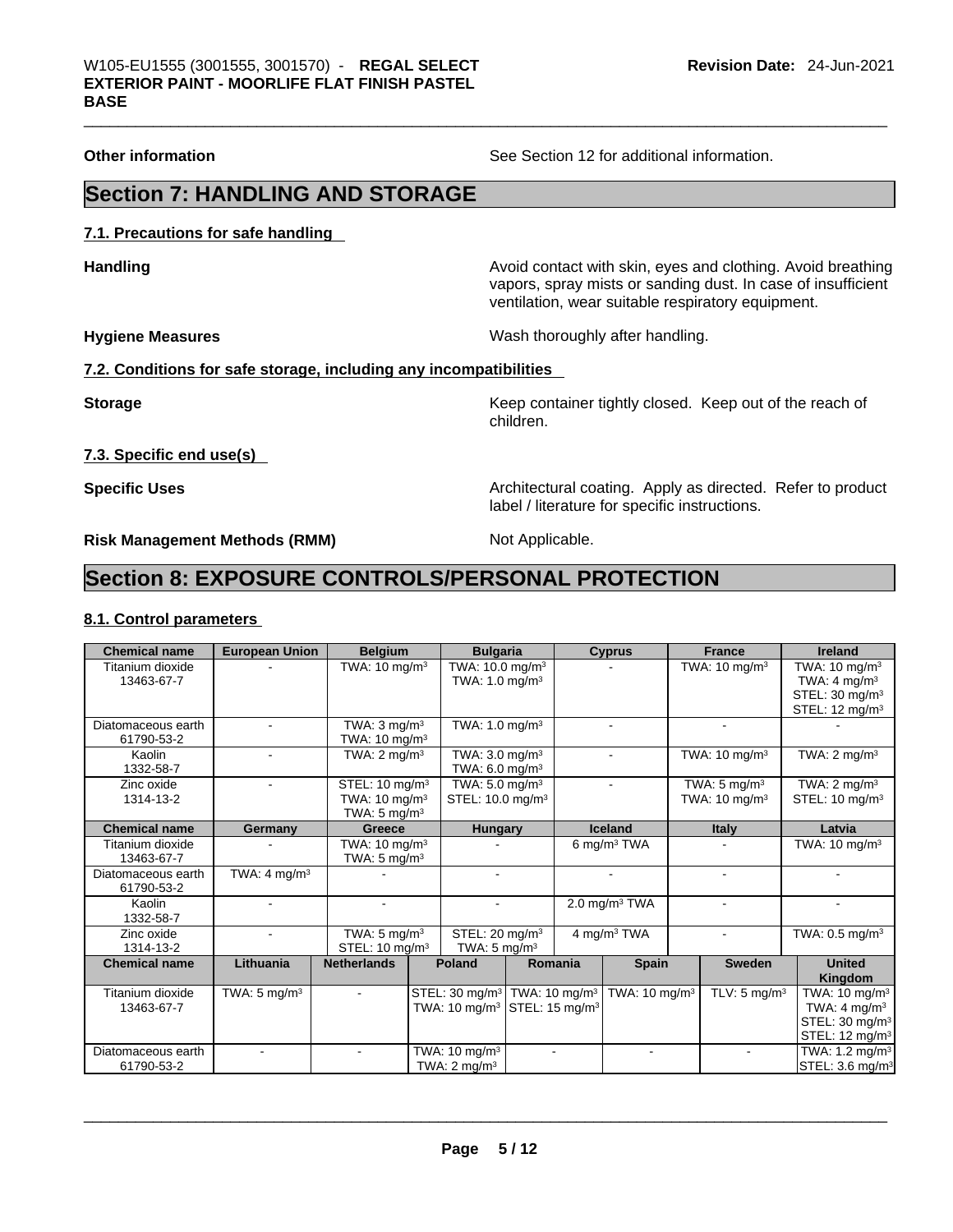# \_\_\_\_\_\_\_\_\_\_\_\_\_\_\_\_\_\_\_\_\_\_\_\_\_\_\_\_\_\_\_\_\_\_\_\_\_\_\_\_\_\_\_\_\_\_\_\_\_\_\_\_\_\_\_\_\_\_\_\_\_\_\_\_\_\_\_\_\_\_\_\_\_\_\_\_\_\_\_\_\_\_\_\_\_\_\_\_\_\_\_\_\_ W105-EU1555 (3001555, 3001570) - **REGAL SELECT EXTERIOR PAINT - MOORLIFE FLAT FINISH PASTEL BASE**

| $\textsf{STEL}: 10 \text{ mg/m}^3$ TWA: 5 mg/m <sup>3</sup><br>TWA: 2 ma/m $3 \mid$<br>TWA: 5 $ma/m3$<br>Zinc oxide<br>. TLV: 5 ma/m $^3\,$ | Kaolin<br>1332-58-7 |  | TWA: 10.0<br>ma/m <sup>3</sup> | TWA: $2 \text{ ma/m}^3$ | TWA: $2 \text{ ma/m}^3$<br>STEL: 6 ma/m <sup>3</sup> |
|---------------------------------------------------------------------------------------------------------------------------------------------|---------------------|--|--------------------------------|-------------------------|------------------------------------------------------|
| TWA: 5 mg/m <sup>3</sup> STEL: 10 mg/m <sup>3</sup> STEL: 10 mg/m <sup>3</sup><br>1314-13-2                                                 |                     |  |                                |                         |                                                      |

#### **8.2. Exposure controls**

**Occupational exposure controls** 

**Personal Protective Equipment** 

**Engineering Measures Ensure** Ensure adequate ventilation, especially in confined areas.

**Respiratory Protection In case of insufficient ventilation wear suitable respiratory** equipment.

**Eye Protection <b>Exercise Safety glasses** with side-shields.

**Skin Protection Skin Protection Lightweight protective clothing.** 

**Hand protection Impervious gloves.** 

**Hygiene Measures Avoid contact with skin, eyes and clothing. Remove and Avoid contact with skin, eyes and clothing. Remove and** wash contaminated clothing before re-use. Wash thoroughly after handling.

# **Section 9: PHYSICAL AND CHEMICAL PROPERTIES**

#### **9.1. Information on basic physical and chemical properties**

**Appearance** liquid **Odor** little or no odor

Property **Property Values Values Values Remarks/ Method Remarks/ Method Remarks/ Method Remarks/ Method Density (g/L)** 1408 - 1420 None known **Relative Density** 1.41 - 1.43 **pH** No information available None known **Viscosity (cps) No** information available **Solubility(ies)** Noinformation available None known None known **Water solubility 19th Contract Act Act Act None Known None Known None Known None Known None known None known None known None known None known None known None known None Known None Known None Known None Known None Known No Evaporation Rate No information available** None known No information available **Vapor pressure Notifiable Note 2012** Note 10 None known None known None known **Vapor density** No information available None known Wt. % Solids **Vol. % Solids** 40 - 50 None known **Wt. % Volatiles** 35 - 45 None known **Vol. % Volatiles** 50 - 60 None known **Boiling Point (°C)** 100 100 None known **Freezing Point (°C)** 0 None known **Melting Point (°C) Pour Point Pour Point No information available None known**<br> **Pour Point (°C) None known**<br>
None known **None known Flash Point (°C)** Not applicable None known \_\_\_\_\_\_\_\_\_\_\_\_\_\_\_\_\_\_\_\_\_\_\_\_\_\_\_\_\_\_\_\_\_\_\_\_\_\_\_\_\_\_\_\_\_\_\_\_\_\_\_\_\_\_\_\_\_\_\_\_\_\_\_\_\_\_\_\_\_\_\_\_\_\_\_\_\_\_\_\_\_\_\_\_\_\_\_\_\_\_\_\_\_

**No information available**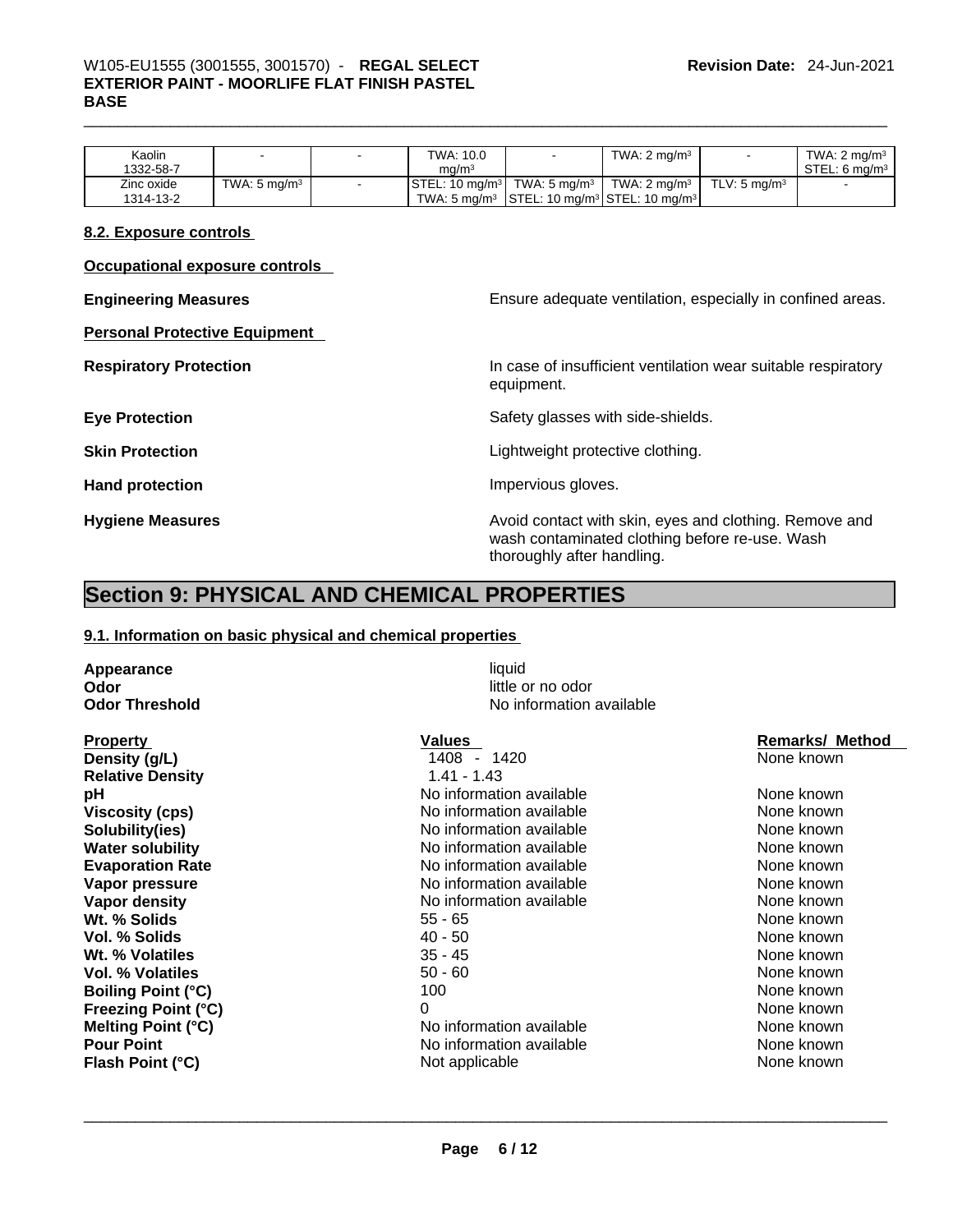**Flammability (solid, gas)** No information available None Known<br>
None **the Conduct Conduct And Alteria None Known**<br>
None known
None known
None known
None Known
None Known
None Known
None Known
None Known
None Known
None Kn **Upper flammability limit:** No information available None Known<br> **Lower flammability limit:** No information available None Known None known **Lower flammability limit:** No information available None known None known **Autoignition Temperature (°C)** No information available None known **Decomposition Temperature (°C)**<br>
No information available None Known<br>
No information available None Known<br>
None known **Explosive properties**<br> **Oxidizing Properties** None Known<br>
No information available None Known<br>
None known **Oxidizing Properties** 

**Partition Partition Cone information** available None known

# **Section 10: STABILITY AND REACTIVITY**

| 10.1. Reactivity<br><b>Reactivity</b>     | Not Applicable.                          |
|-------------------------------------------|------------------------------------------|
| 10.2. Chemical stability                  |                                          |
| <b>Chemical Stability</b>                 | Stable under normal conditions.          |
| 10.3. Possibility of hazardous reactions  |                                          |
| <b>Possibility of hazardous reactions</b> | None under normal conditions of use.     |
| 10.4. Conditions to avoid                 |                                          |
| <b>Conditions to avoid</b>                | Prevent from freezing.                   |
| 10.5. Incompatible materials              |                                          |
| <b>Incompatible Materials</b>             | No materials to be especially mentioned. |
| 10.6. Hazardous decomposition products    |                                          |
| <b>Hazardous Decomposition Products</b>   | None under normal conditions of use.     |

# **Section 11: TOXICOLOGICAL INFORMATION**

## **11.1. Information on toxicological effects**

## **Product Information**

| There is no data available for this product.                                                 |
|----------------------------------------------------------------------------------------------|
| There is no data available for this product.                                                 |
| Repeated or prolonged skin contact may cause allergic<br>reactions with susceptible persons. |
| There is no data available for this product.                                                 |
|                                                                                              |
|                                                                                              |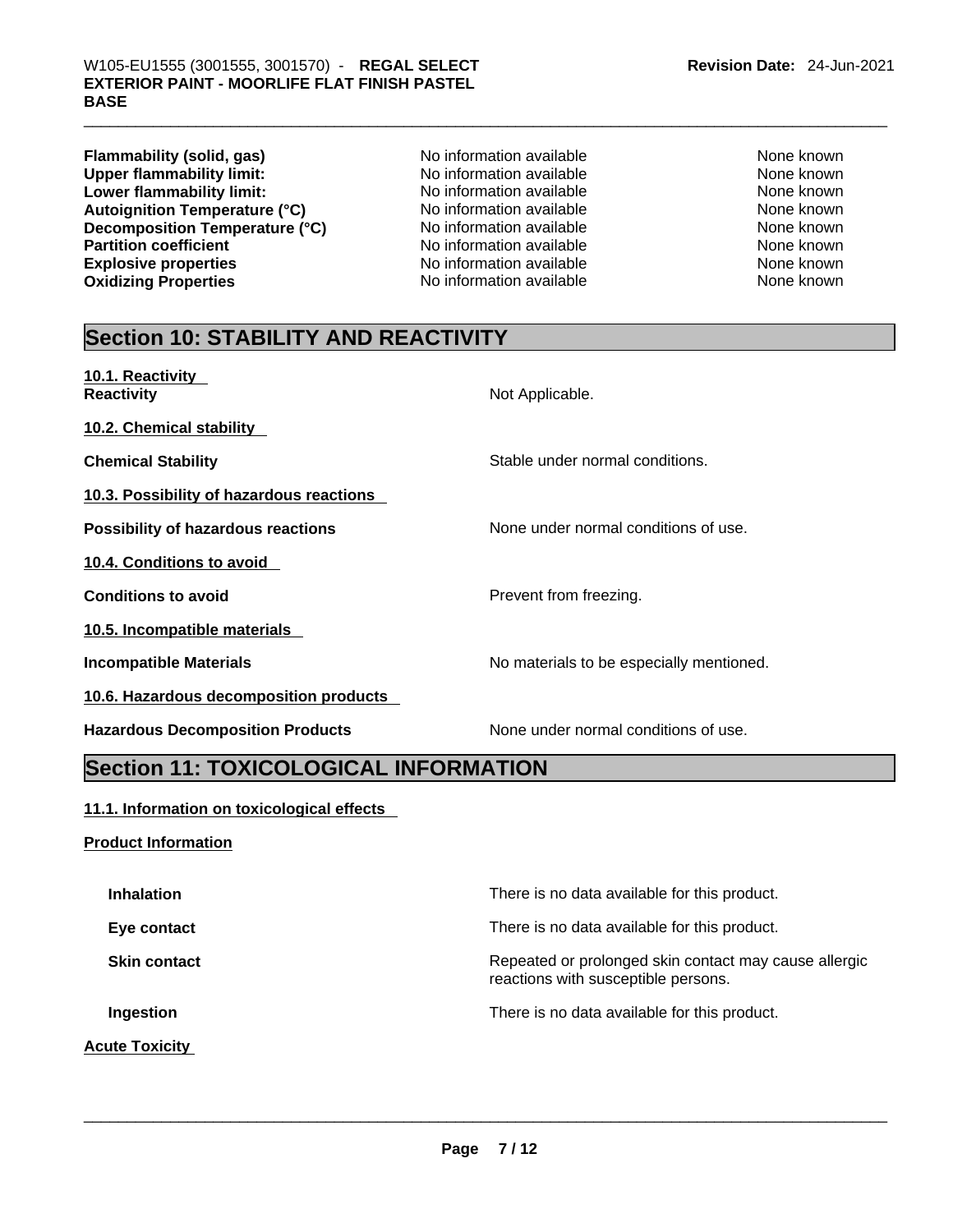### **Component Information**

| <b>Chemical name</b>                                                                                       | Oral LD50                                    | <b>Dermal LD50</b>      | <b>Inhalation LC50</b> |
|------------------------------------------------------------------------------------------------------------|----------------------------------------------|-------------------------|------------------------|
| Titanium dioxide<br>13463-67-7                                                                             | $> 10000$ mg/kg (Rat)                        |                         |                        |
| Kaolin<br>1332-58-7                                                                                        | $>$ 5000 mg/kg (Rat)                         | $>$ 5000 mg/kg (Rat)    |                        |
| Zinc oxide<br>1314-13-2                                                                                    | $>$ 5000 mg/kg (Rat)                         |                         |                        |
| 1,2-Benzisothiazolin-3-one<br>2634-33-5                                                                    | $= 1020$ mg/kg (Rat)                         |                         |                        |
| Cobalt bis(2-ethylhexanoate)<br>136-52-7                                                                   |                                              | $> 5000$ mg/kg (Rabbit) | $> 10$ mg/L (Rat) 1 h  |
| 2-Methyl-4-isothiazolin-3-one<br>2682-20-4                                                                 | 232 - 249 mg/kg (Rat)<br>$= 120$ mg/kg (Rat) | $= 200$ mg/kg (Rabbit)  |                        |
| 5-Chloro-2-methyl-3(2H)-isothiazolo<br>ne mixture with<br>2-methyl-3(2H)-isothiazolone (3:1)<br>55965-84-9 | $= 53$ mg/kg (Rat)                           |                         |                        |

**Skin corrosion/irritation No information available.** 

**Eye damage/irritation Eye damage/irritation No information available.** 

**Sensitization Sensitization May cause an allergic skin reaction.** 

**Mutagenic Effects No information available.** 

#### **Carcinogenic effects**

The table below indicates whether each agency has listed any ingredient as a carcinogen.

| <b>Chemical</b><br>name           | European Union | <b>IARC</b>                           |
|-----------------------------------|----------------|---------------------------------------|
| Titanium,<br>dioxide<br>3463-67-7 |                | 2B<br>Possible Human C<br>⊦Carcinoɑen |

• Although IARC has classified titanium dioxide as possibly carcinogenic to humans (2B), their summary concludes: "No significant exposure to titanium dioxide is thought to occur during the use of products in which titanium dioxide is bound to other materials, such as paint."

#### **Legend**

IARC - International Agency for Research on Cancer

| <b>Reproductive Effects</b>     | No information available. |
|---------------------------------|---------------------------|
| <b>Developmental Effects</b>    | No information available. |
| <b>STOT - single exposure</b>   | No information available. |
| <b>STOT - repeated exposure</b> | No information available. |
| <b>Neurological Effects</b>     | No information available. |
| <b>Target organ effects</b>     | No information available. |
|                                 |                           |
|                                 |                           |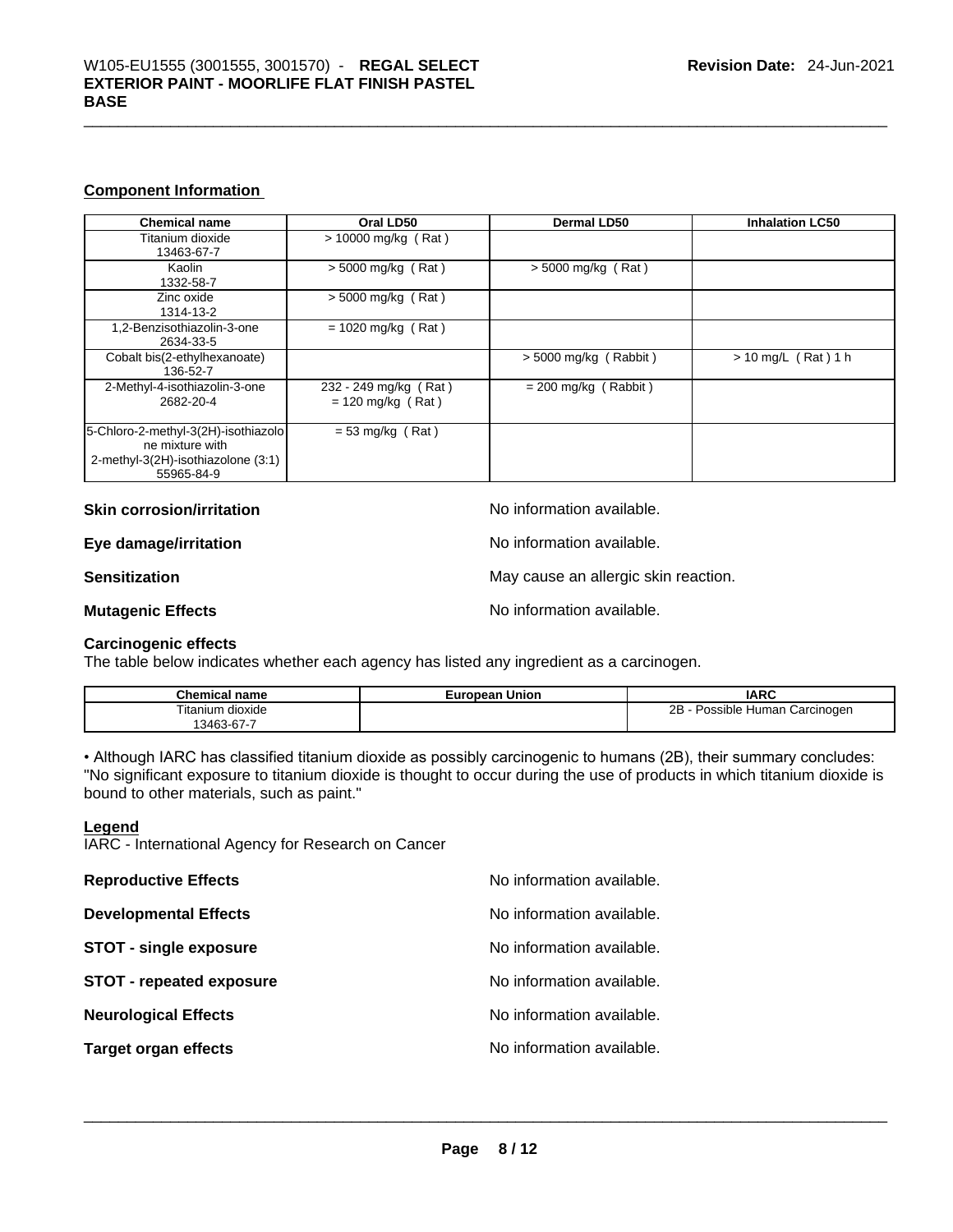**Symptoms Symptoms No information available.** 

Aspiration Hazard **Aspiration Hazard No information available.** 

# **Section 12: ECOLOGICAL INFORMATION**

#### **12.1. Toxicity**

Harmful to aquatic life with long lasting effects

| <b>Chemical name</b> | Algae/aguatic plants | Fish                                   | Crustacea |
|----------------------|----------------------|----------------------------------------|-----------|
| Diatomaceous earth   |                      | LC50 >10000 mg/L Cyprinus carpio       |           |
| 61790-53-2           |                      | (72h)                                  |           |
| Zinc oxide           |                      | $ $ LC50: =1.55mg/L (96h, Danio rerio) |           |
| 1314-13-2            |                      |                                        |           |

### **12.2. Persistence and degradability**

**Persistence / Degradability No information available.** 

#### **12.3. Bioaccumulative potential**

**Bioaccumulation Bioaccumulation Bioaccumulation** 

| <b>Chemical name</b>                                  | <b>coefficient</b><br>Partition |
|-------------------------------------------------------|---------------------------------|
| .2-Benzisothiazolin-3-one<br>$\overline{\phantom{a}}$ | ں.،                             |
| 2634-33-5                                             |                                 |

### **12.4. Mobility in soil**

**Mobility in soil Mobility in soil Mobility in soil** 

**Mobility in Environmental Media** Noinformation available.

### **12.5. Results of PBT and vPvB assessment**

#### **PBT** and **vPvB** assessment **No information available.**

| <b>Chemical name</b>                                                                     | <b>PBT and vPvB assessment</b>                 |
|------------------------------------------------------------------------------------------|------------------------------------------------|
| Titanium dioxide                                                                         | The substance is not PBT / vPvB PBT assessment |
| 13463-67-7                                                                               | does not apply                                 |
| Zinc oxide                                                                               | The substance is not PBT / vPvB PBT assessment |
| 1314-13-2                                                                                | does not apply                                 |
| ,2-Benzisothiazolin-3-one<br>2634-33-5                                                   | The substance is not PBT / vPvB                |
| Cobalt bis(2-ethylhexanoate)                                                             | The substance is not PBT / vPvB PBT assessment |
| 136-52-7                                                                                 | does not apply                                 |
| 2-Methyl-4-isothiazolin-3-one<br>2682-20-4                                               | The substance is not PBT / vPvB                |
| 5-Chloro-2-methyl-3(2H)-isothiazolone mixture with 2-methyl-3(2H)-isothiazolone<br>(3:1) | The substance is not PBT / vPvB                |
| 55965-84-9                                                                               |                                                |

#### **12.6. Other adverse effects**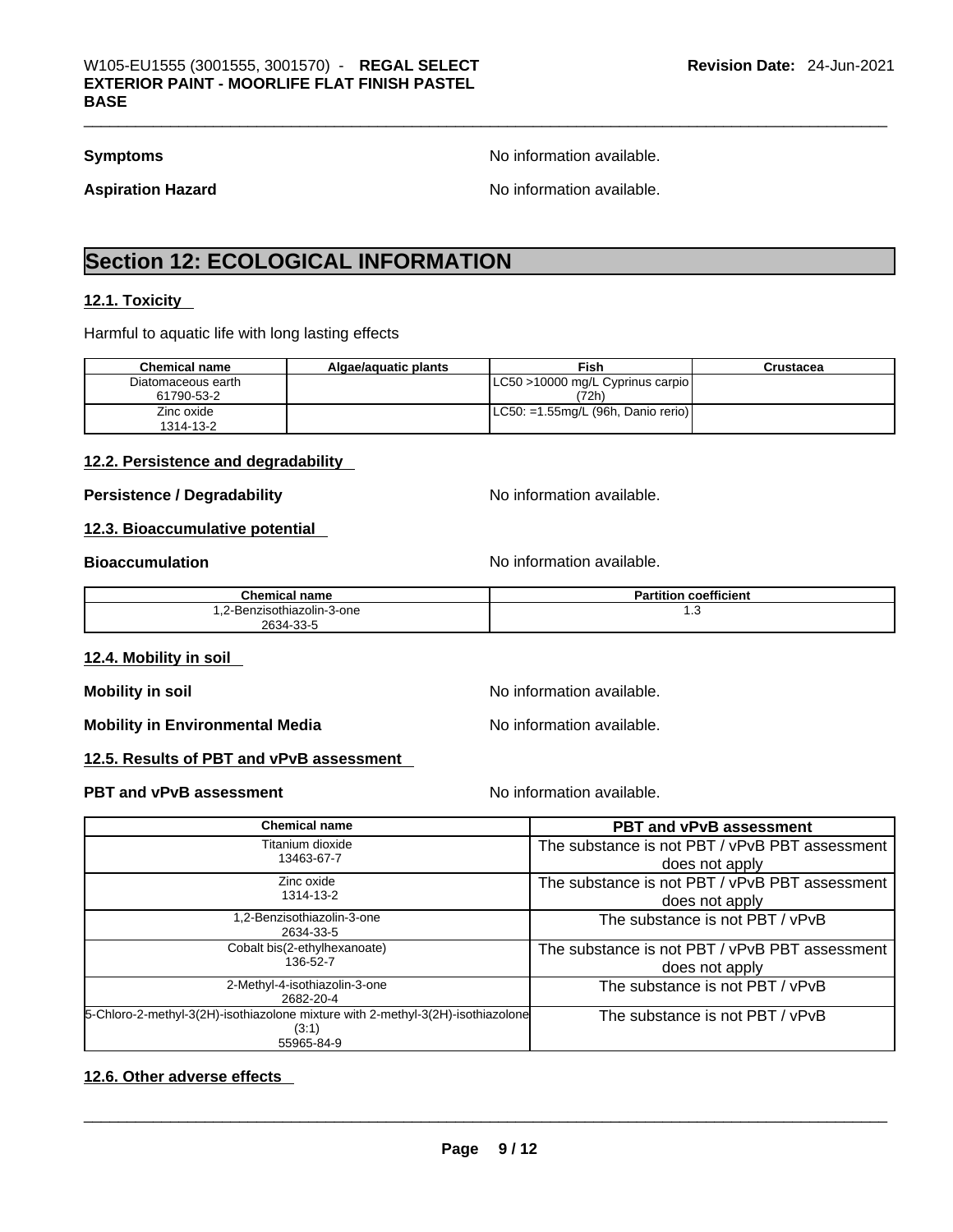**Other adverse effects No information available Other adverse effects No information available** 

# **Section 13: DISPOSAL CONSIDERATIONS**

### **13.1. Waste treatment methods**

**EWC waste disposal No No information available** 

**Waste from Residues/Unused Products** Dispose of in accordance with the European Directives on waste and hazardous waste.

**Contaminated Packaging** Empty containers should be taken for local recycling, recovery or waste disposal.

**Other Information** Waste codes should be assigned by the user based on the application for which the product was used.

# **Section 14: TRANSPORT INFORMATION**

| <b>IMDG</b> | Not regulated |
|-------------|---------------|
| RID         | Not regulated |
| <b>ADR</b>  | Not regulated |
| <b>ADN</b>  | Not regulated |
| <b>IATA</b> | Not regulated |

# **Section 15: REGULATORY INFORMATION**

**15.1. Safety, health and environmental regulations/legislation specific for the substance or mixture**

**Occupational Illnesses (R-463-3, France)**

| Chemical name                           | French RG number |
|-----------------------------------------|------------------|
| Diatomaceous earth<br>61790-53-2        | <b>RG 25</b>     |
| 1,2-Benzisothiazolin-3-one<br>2634-33-5 | RG 65            |

## **European Union**

Take note of Directive 98/24/EC on the protection of the health and safety of workers from the risks related to chemical agents at work

#### **International Inventories**

**AICS** No - Not all of the components are listed.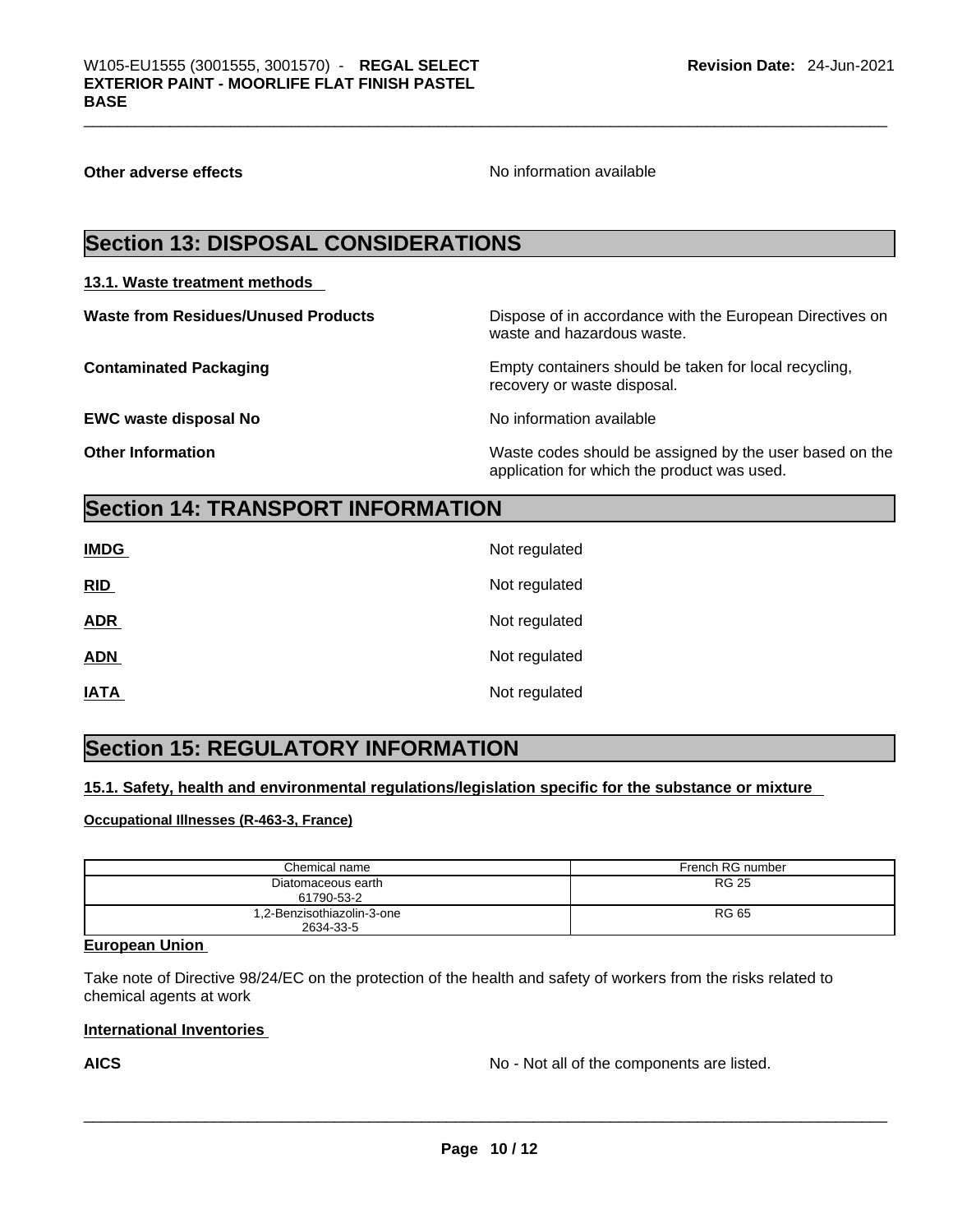| <b>DSL: Canada</b>            | Yes - All components are listed or exempt. |
|-------------------------------|--------------------------------------------|
| <b>EINECS: European Union</b> | No - Not all of the components are listed. |
| ENCS                          | No - Not all of the components are listed. |
| <b>IECSC</b>                  | No - Not all of the components are listed. |
| <b>KECL (Annex 1)</b>         | No - Not all of the components are listed. |
| PICCS                         | No - Not all of the components are listed. |
| <b>TSCA: United States</b>    | Yes - All components are listed or exempt. |
|                               |                                            |

#### **Legend**

**AICS** - Australian Inventory of Chemical Substances

**DSL/NDSL** - Canadian Domestic Substances List/Non-Domestic Substances List

**IECSC** - China Inventory of Existing Chemical Substances

 **EINECS/ELINCS** - European Inventory of Existing Chemical Substances/European List of Notified Chemical Substances

**ENCS** - Japan Existing and New Chemical Substances

**KECL** - Korean Existing and Evaluated Chemical Substances

**PICCS** - Philippines Inventory of Chemicals and Chemical Substances

**TSCA** - United States Toxic Substances Control Act Section 8(b) Inventory

#### **15.2. Chemical safety assessment**

#### **Chemical Safety Report Chemical Safety Report No information available**

## **Section 16: OTHER INFORMATION**

#### **Full text of H-Statements referred to under section 3**

- H301 Toxic if swallowed
- H302 Harmful if swallowed
- H310 Fatal in contact with skin
- H314 Causes severe skin burns and eye damage
- H315 Causes skin irritation
- H317 May cause an allergic skin reaction
- H318 Causes serious eye damage
- H319 Causes serious eye irritation
- H330 Fatal if inhaled
- H331 Toxic if inhaled
- H360 May damage fertility or the unborn child
- H400 Very toxic to aquatic life
- H410 Very toxic to aquatic life with long lasting effects
- H411 Toxic to aquatic life with long lasting effects
- H412 Harmful to aquatic life with long lasting effects

|  | <b>Classification procedure:</b> |  |
|--|----------------------------------|--|
|--|----------------------------------|--|

**Key literature references and sources for data** Data from internal and external sources

Expert judgment and weight of evidence determination

**Prepared By Product Stewardship Department** Benjamin Moore & Co. 101 Paragon Drive Montvale, NJ 07645 800-225-5554

**Issuing Date** 24-Jun-2021 \_\_\_\_\_\_\_\_\_\_\_\_\_\_\_\_\_\_\_\_\_\_\_\_\_\_\_\_\_\_\_\_\_\_\_\_\_\_\_\_\_\_\_\_\_\_\_\_\_\_\_\_\_\_\_\_\_\_\_\_\_\_\_\_\_\_\_\_\_\_\_\_\_\_\_\_\_\_\_\_\_\_\_\_\_\_\_\_\_\_\_\_\_